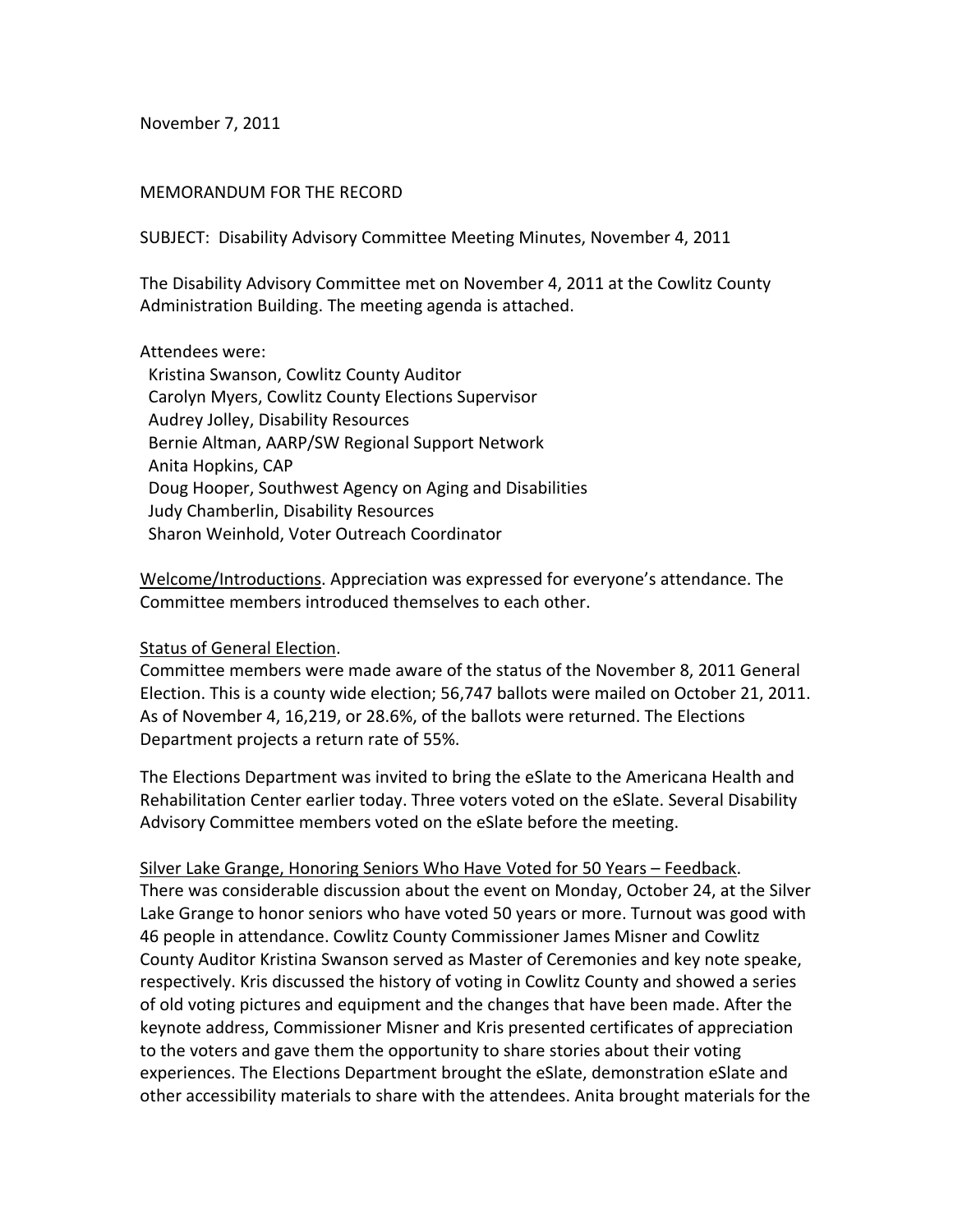SHIBA (Statewide Health Insurance Benefits Advisors) Program, and Doug, representing the South West Agency on Aging and Disabilities (SWAAD) shared information on services available for Seniors 60 years of age and older.

Kris remarked this event was a wonderful start to the series of events the Elections Department plans to host, in partnership with SHIBA and SWAAD, to educate voters about the eSlate and other accessibility improvements for seniors and voters with disabilities in Cowlitz County. Kris particularly enjoyed the voting stories relayed by the seniors in attendance. Carolyn noted the attendees were a very close knit active group and they seemed to really enjoy the interaction at the event. Anita thought the event was wonderful, the invitations were impressive and there was good interest in the vendor's information before and after the ceremony. Doug said he enjoyed meeting the seniors and had received several follow up calls on the information he provided. Sharon said the piano prelude of patriotic music by Jean Bruner, saying the Pledge of Allegiance and singing America the Beautiful was a nice beginning to the event. The certificates recognizing the voters were very well received.

Next Events, Locations, Dates. Bernie and Audrey asked about plans for follow‐on events. The Elections Department received grant funding to test this approach to educating voters about the eSlate and accessibility enhancements made for voters. The plan is to host 6 or more of these events through December 31, 2012. Discussion continued on where the next events should be held. Suggestions were: Kalama Community Building, Kelso Senior Center, Longview Senior Center, First Baptist Church, Canterbury Park Senior Community, Monticello Park Retirement and Assisted Living Community, Rose Valley Grange, Pleasant Hill Grange, Stella Grange, Ryderwood Community Center and Lower Columbia College.

After discussion of the pros/cons of each location, the committee members leaned toward these locations for the next events: The Kelso Senior Center, Kalama Community Building, Rose Valley Grange, Canterbury Park Senior Community, and Pleasant Hill Grange. These locations cover the geographic area of the county.

Anita suggested we consider adding vendors to bring more information to the seniors. Possible vendors included: Catholic Community Services, AARP, Goodwill and Life Works.

Sharon will contact the Kelso Senior Center and explore the feasibility of holding the next event during the first or second week in December. Once a date is determined, she will contact vendors to determine their interest in participating in the event.

## Ideas for New Accessibility Grant Cycle, due 12/16/2011.

The details of the next grant cycle were reviewed. During this upcoming 2012 grant cycle, only three types of requests can be made – Hiring Staff, Capital Improvements and Accessible Ballot Drop Boxes. Cowlitz County qualifies only for the Capital Improvement funding. The capital improvement projects must improve physical access